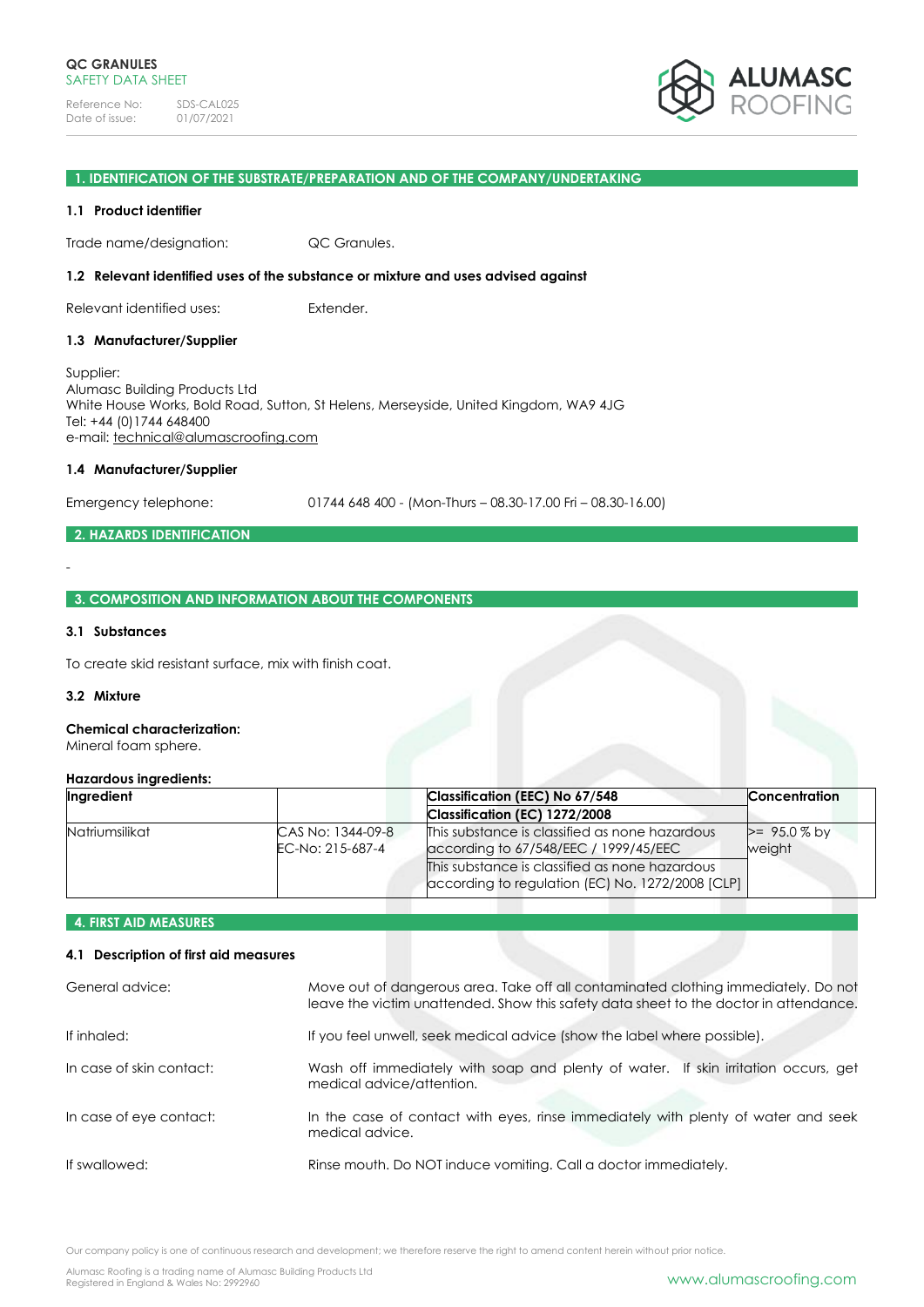# **5. FIRE-FIGHTING MEASURES**

# **5.1 Extinguishing media**

#### **Suitable extinguishing media:**

Carbon dioxide (CO2), Foam, Water spray, Dry powder.

#### **Unsuitable extinguishing media:**

High volume water jet.

# **5.2 -**

#### **5.3 Advice for fire-fighters**

In the event of fire, wearself-contained breathing apparatus. Fire residues and contaminated fire extinguishing water must be disposed of in accordance with local regulations. Do not allow run-off from fire-fighting to enter drains or water courses.

# **6. ACCIDENTAL RELEASE MEASURES**

# **6.1 Personal precautions, protective equipment and emergency procedures**

Avoid dust formation. Use personal protective equipment.

# **6.2 Environmental precautions**

Do not flush into surface water or sanitary sewer system.

#### **6.3 Methods and materials for containment and cleaning up**

Avoid dust formation. Use mechanical handling equipment. Clean contaminated surface thoroughly. Dispose of in accordance with local regulations.

# **6.4 -**

# **6.5 Additional information**

Treat recovered material as described in the section "disposal considerations".

#### **7. HANDLING AND STORAGE**

# **7.1 Precautions for safe handling**

Avoid dust formation. Wear personal protective equipment. Handle and open container with care. Avoid contact with skin and eyes.

Smoking, eating and drinking should be prohibited in the application area. For personal protection see Section 8. Observe label precautions.

# **7.2 Conditions for safe storage, including any incompatibilities**

Keep in properly labelled containers. Containers which are opened must be carefully resealed and kept upright to prevent leakage. Keep in a dry place. \*TRGS 510: 13.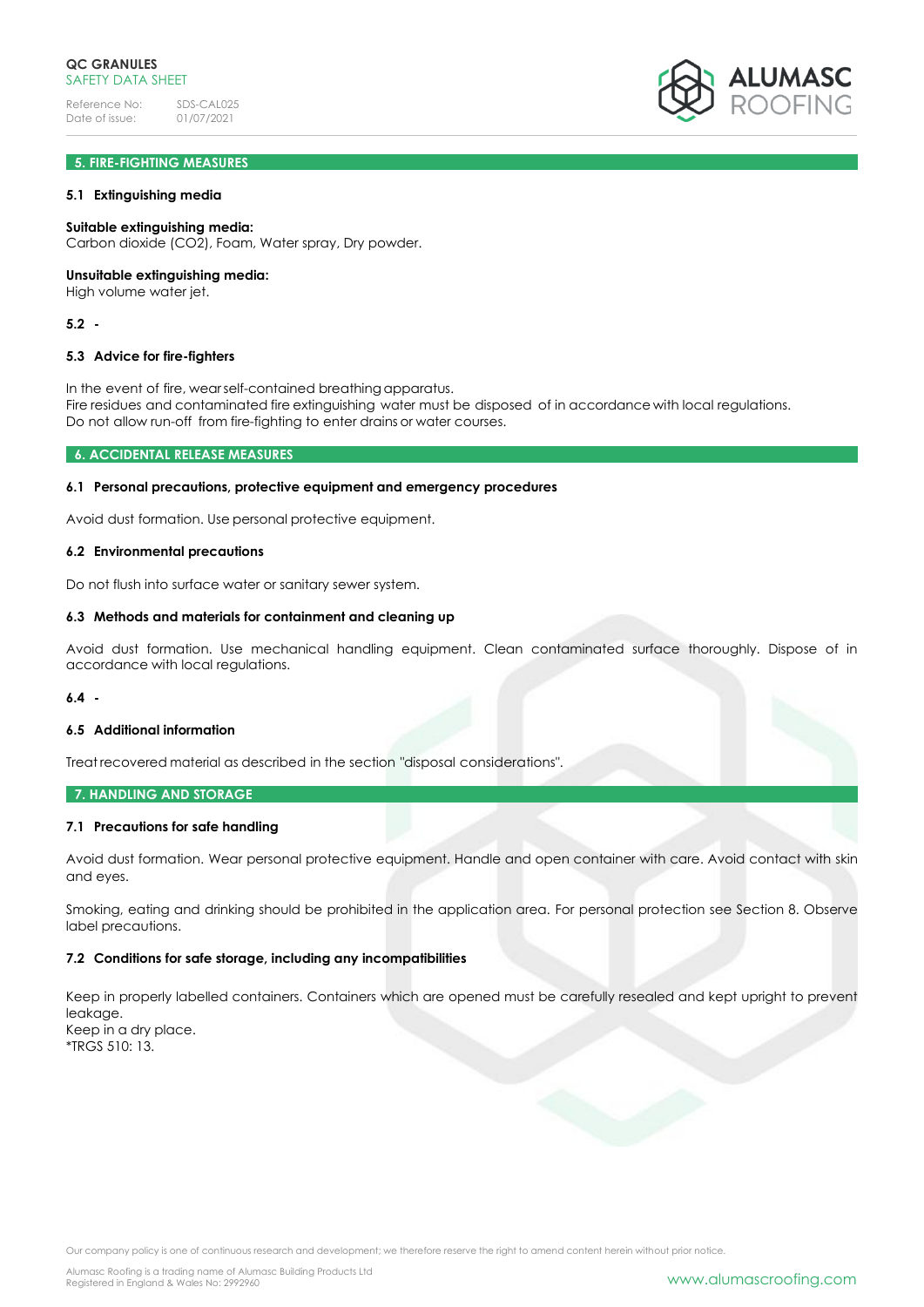

# **8. EXPOSURE CONTROLS/PERSONAL PROTECTION**

# **8.1 Control parameters**

The product does not contain any relevant quantities of materials with critical values that have to be monitored at the workplace.

| 8.2 Exposure controls                      |                                                                                                                                                                                                                                                                                                                                             |  |  |
|--------------------------------------------|---------------------------------------------------------------------------------------------------------------------------------------------------------------------------------------------------------------------------------------------------------------------------------------------------------------------------------------------|--|--|
| Respiratory protection:                    | Use the indicated respiratory protection if the occupational exposure limit<br>is exceeded and/or in case of product release (dust). Half mask with a<br>particle filter P2 (EN 143).                                                                                                                                                       |  |  |
| Hand protection:                           | Protective gloves complying with EN 374. Please observe the instructions<br>regarding permeability and breakthrough time which are provided by<br>the supplier of the gloves. Also take into consideration the specific local<br>conditions under which the product is used, such as the danger of cuts,<br>abrasion, and the contact time. |  |  |
| Suitable material:<br>Unsuitable material: | Nitriles.<br>Woven fabric, leather gloves.                                                                                                                                                                                                                                                                                                  |  |  |
| Eye protection:                            | Tightly fitting safety goggles.                                                                                                                                                                                                                                                                                                             |  |  |
| Skin and body protection:                  | Wear suitable protective equipment. Long sleeved clothing.                                                                                                                                                                                                                                                                                  |  |  |
| General protective and hygiene measures:   | Do not breathe dust. Avoid contact with the skin and the eyes. Wash<br>hands before breaks and at the end of workday. Use protective skin<br>cream before handling the product.<br>General Information:<br>Alveolar dust fraction 1,25 mg/m <sup>3</sup> .<br>Respirable dust fraction 10 mg/m <sup>3</sup> .<br>$2(11)$ .                  |  |  |
| Engineering measures:                      | Provide appropriate exhaust ventilation at machinery and at places<br>where dust can be generated.                                                                                                                                                                                                                                          |  |  |

# **9. PHYSICAL AND CHEMICAL PROPERTIES**

# **9.1 Information on basic physical and chemical properties**

| Physical state:                                       | Solid.  |
|-------------------------------------------------------|---------|
| Form:                                                 | Solid s |
| Colour:                                               | Beige.  |
| Odour:                                                | Odou    |
| Odour threshold:                                      | Produ   |
| Initial boiling point $[°C]$ & boiling range $[°C]$ : | Not ap  |
| Flash point [oC]:                                     | Not ap  |
| Evaporation rate $[kg / (s*m2)]$ :                    | Not ap  |
| Explosion limits [Vol-%]:                             | Not ap  |
| Vapour pressure [kPa]:                                | Not ap  |
| Vapour density:                                       | Not ap  |
| Partition coefficient n-octanol/water (log P O/W):    | Not de  |
| Autoignition temperature [°C]:                        | Not de  |
| Autoinflammability:                                   | Not ap  |
| Viscosity, dynamic [kg/(m*s)]:                        | Not ap  |
| Risk of explosion:                                    | None.   |
| Oxidising properties:                                 | Not de  |

# **9.2 Other information**

Bulk density  $[kg/m^3]$ : 280 – 460 g/l.

Not determined.

Solid substance.

Not applicable. Not applicable. Not applicable. Not applicable. Not applicable. Not applicable. Not determined. Not determined. Not applicable. Not applicable.<br>None.

Beige. Odourless. Product specific.

Our company policy is one of continuous research and development; we therefore reserve the right to amend content herein without prior notice.

Alumasc Roofing is a trading name of Alumasc Building Products Ltd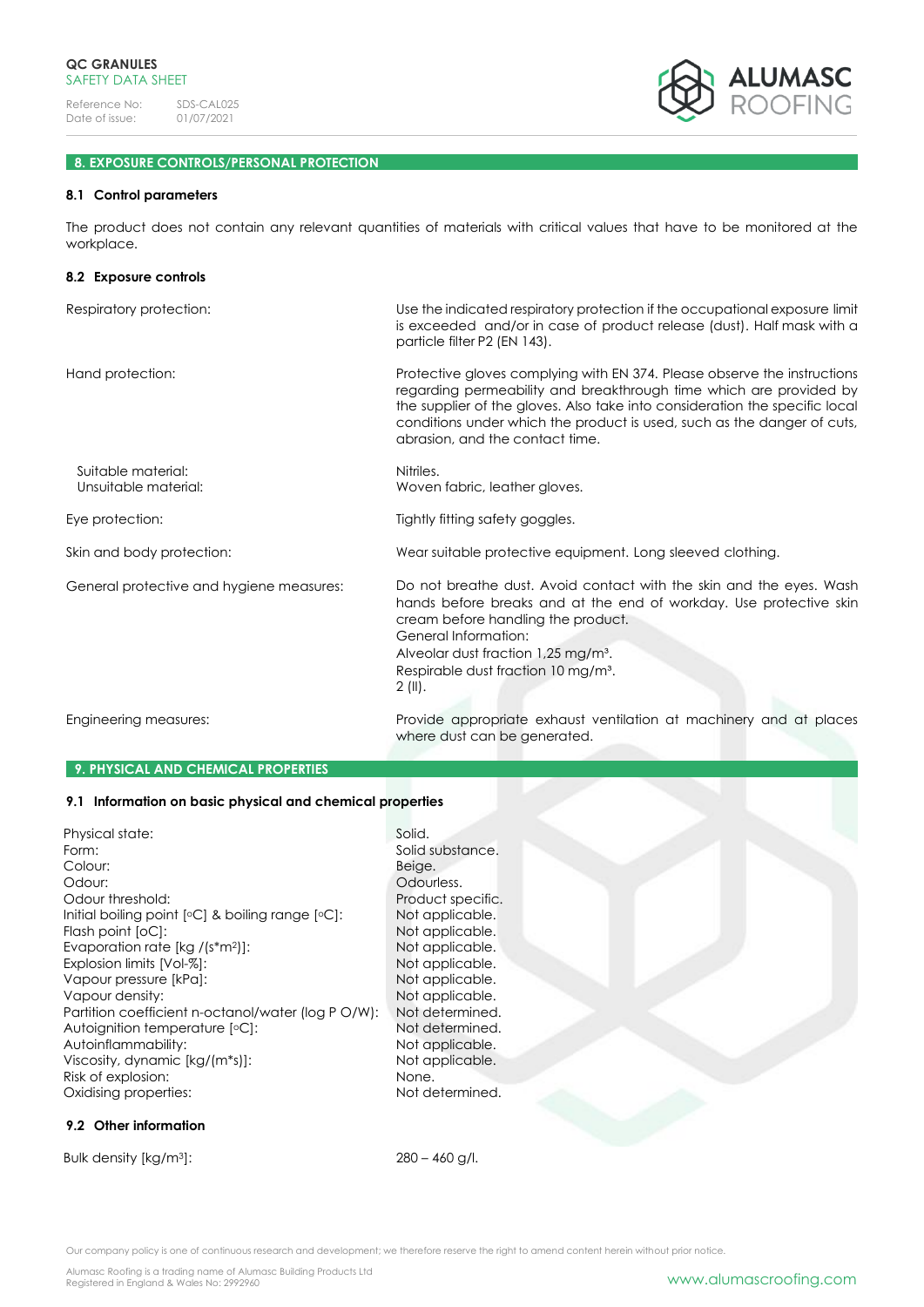

**10.1 -**

**10.2-**

**10.3 -**

# **10.4 Conditions to avoid**

None under normal processing.

**11. TOXICOLOGICAL INFORMATION**

**11.1-**

# **11.2 Additional information**

May cause sensitization by inhalation. No toxicology information is available.

**12. ECOLOGICAL INFORMATION**

**12.1-**

**12.2 -**

**12.3 -**

**12.4 -**

**12.5 -**

# **12.6 Other adverse effects**

No data available.

| <b>13. DISPOSAL CONSIDERATIONS</b> |                                                                                                                                                               |
|------------------------------------|---------------------------------------------------------------------------------------------------------------------------------------------------------------|
| 13.1 Waste treatment methods       |                                                                                                                                                               |
| Disposal considerations:           | According to the European Waste Catalogue, Waste Codes are not product specific,<br>but application specific. The following Waste Codes are only suggestions: |

Waste Code:

Uncleaned empty packaging:

# **14. TRANSPORT INFORMATION**

|                                 | *Land transport ADR/RID | *Marine transport IMDG | <sup>*</sup> Air transport ICAO/IATA |
|---------------------------------|-------------------------|------------------------|--------------------------------------|
| 14.1 UN-No                      |                         |                        |                                      |
| 14.2 Description of the goods   | Non dangerous goods     |                        |                                      |
| 14.3 UN proper shipping name    |                         | Non dangerous goods    | Non dangerous goods                  |
| 14.4 Transport hazard class(es) |                         |                        |                                      |
| 14.5 Packaging group            |                         |                        |                                      |

**14.6 -**

# **14.7 Transport in bulk according to Annex II of MARPOL73/78 and the IBC Code**

Not relevant.

Our company policy is one of continuous research and development; we therefore reserve the right to amend content herein without prior notice.